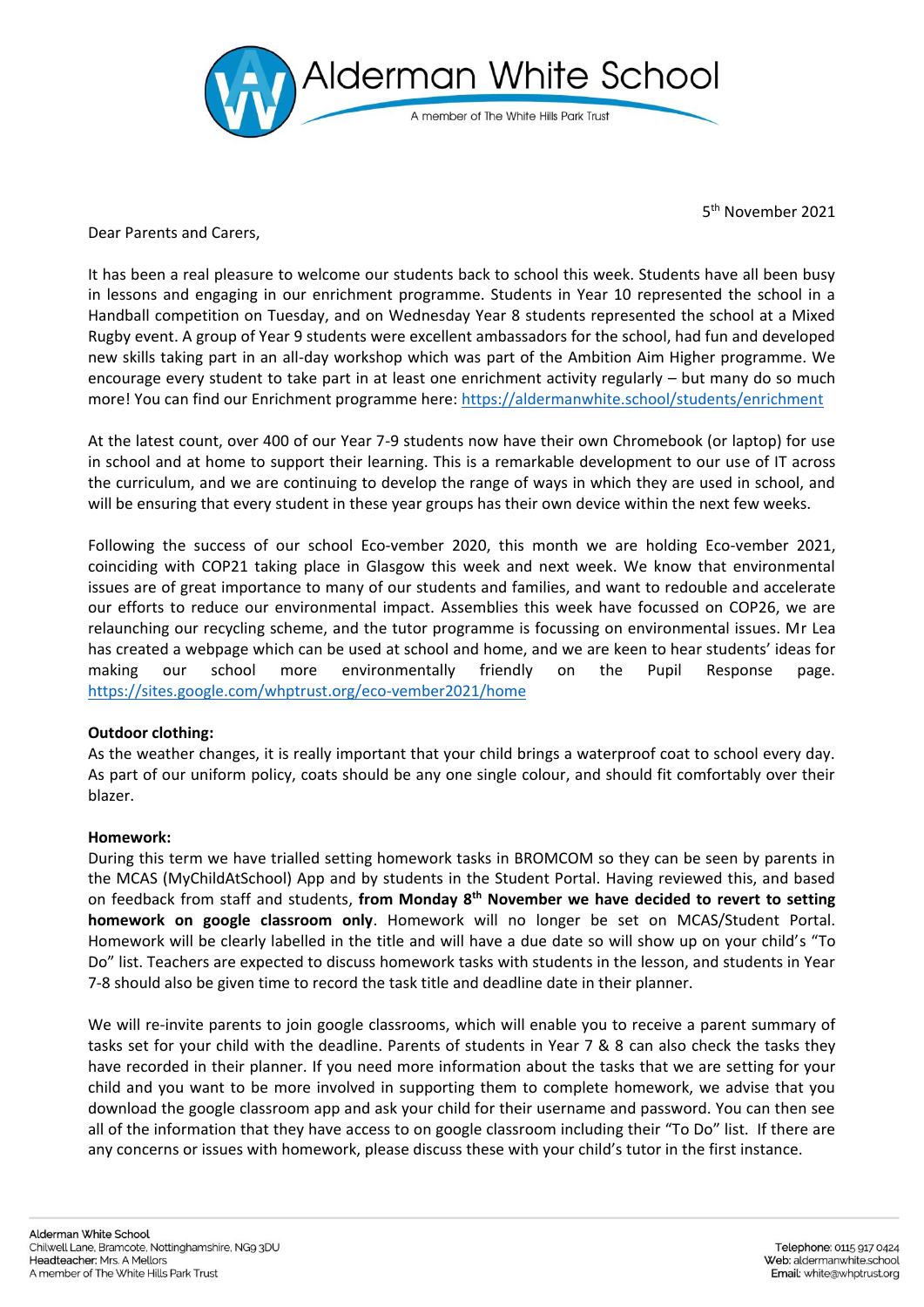#### **Student Targets:**

We set a Key Stage 4 target grade for students in each of their subjects during the first half term of Year 10 and keep these under review throughout Key Stage 4. The target is the grade they should be aiming to achieve by the end of Year 11. Targets are set in discussion between the teacher and subject, although prior achievement data is also considered. We aim to set challenging but achievable targets that support students to achieve; these targets are just about your child and do not form part of our school accountability measures. This half term we have been setting targets with Year 10 and reviewing targets with Year 11; these will be published in the next few weeks as part of our first progress report.

In Year 7-9 we assess students in 4 broad attainment bands in each subject: Emerging, Developing, Secure and Mastery. The learning in each band becomes deeper and more challenging from Year 7 to Year 8 to Year 9, so a student who reaches "secure" each year is making good progress. We have moved away from setting targets in Year 7. We encourage students to make progress each time they do an assessment activity – this might be within the assessment band or to the next band. If your child is on "developing" they should be aiming to achieve "secure" in the next assessment; if they reach "mastery" they should try and maintain this as the learning becomes deeper and more challenging. We then set a Year 8 target in each subject at the start of Year 8 – the assessment band your child should aim to achieve by the end of Year 8. This will be to maintain the same assessment band achieved in Year 7, or possibly to achieve a higher one as each band becomes more challenging each year. The targets are kept under review and can be adjusted – they are intended to encourage and motivate your child to achieve to the highest level they can. We review this target at the start of Year 9 and set a Year 9 target – this is the assessment band they should aim to achieve by the end of Year 9.

Each term we will report to you your child's Attitude to Learning Grade, Current Grade (the grade or band they are achieving at this point – this is likely to be an average since the start of the year in Year 7-9, or the course in Year 10-11) and their Predicted Grade or Band – this is what we expect them to achieve by the end of the year (Year 7-9) or course (Year 10-11).

## **Coronavirus Update:**

Two students and a member of staff received positive lateral flow test results before returning to school this week, and since the start of the week, we have had one student (in Year 10) who received a positive lateral flow test, but, has subsequently tested negative on both a PCR and subsequent lateral flow tests.

|                         | Mav | June | Julv | Aug | Sept | Oct | <b>Nov</b> |
|-------------------------|-----|------|------|-----|------|-----|------------|
| Student tested positive |     |      | 34   | 18  | 24   | 30  | -          |
| Adult tested positive   |     |      |      |     |      |     |            |

We now have 27 CO<sup>2</sup> monitors which have been distributed around school. These are allowing us to maintain good ventilation throughout the day, and we have found them so useful that we are purchasing additional monitors so that we can have one in all classrooms and shared spaces.

We continue to encourage anyone who is eligible to have a coronavirus vaccination. Anyone aged 12 and above who has not yet been vaccinated or who is eligible for a booster vaccination can book or find information about drop in vaccination Centres here: [https://www.nhs.uk/conditions/coronavirus-covid-](https://www.nhs.uk/conditions/coronavirus-covid-19/coronavirus-vaccination/book-coronavirus-vaccination/)[19/coronavirus-vaccination/book-coronavirus-vaccination/](https://www.nhs.uk/conditions/coronavirus-covid-19/coronavirus-vaccination/book-coronavirus-vaccination/)

Thank you for all your support in monitoring your child carefully for possible symptoms and the regular use of lateral flow testing at home. It really does help us to prevent transmission in school.

Yours faithfully, Mrs A Mellors Headteacher